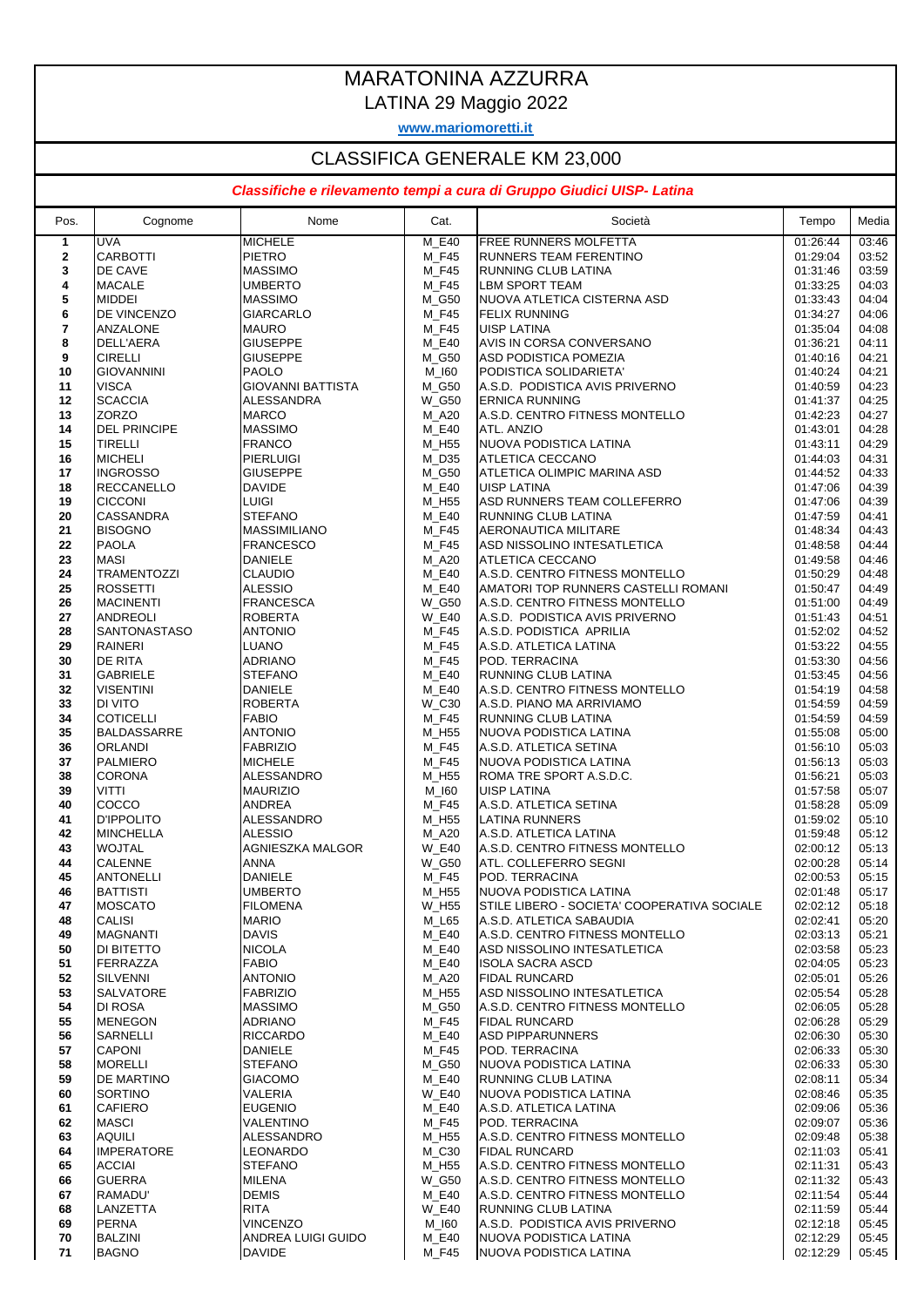| 72  | <b>SOLAZZI</b>     | <b>MATTEO</b>             | M A20        | <b>RUNNING CLUB LATINA</b>          | 02:12:42 | 05:46 |
|-----|--------------------|---------------------------|--------------|-------------------------------------|----------|-------|
| 73  | <b>BIANCONI</b>    | <b>FERDINANDA</b>         | <b>W G50</b> | <b>RUNNING CLUB LATINA</b>          | 02:12:42 | 05:46 |
| 74  | <b>MARCOTULLI</b>  | <b>GIAMPIERO</b>          | M F45        | A.S.D. ATLETICA LATINA              | 02:15:55 | 05:54 |
| 75  | <b>VENDITTI</b>    | <b>MARIA FLAVIA</b>       | <b>W G50</b> | NUOVA PODISTICA LATINA              | 02:16:06 | 05:55 |
| 76  | <b>BEDIN</b>       | <b>ELISA</b>              | W H55        | <b>INUOVA PODISTICA LATINA</b>      | 02:16:06 | 05:55 |
| 77  | <b>ZIMBARDI</b>    | <b>MASSIMILIANO</b>       | M G50        | NUOVA PODISTICA LATINA              | 02:16:07 | 05:55 |
| 78  | <b>LUPPI</b>       | <b>CRISTIAN</b>           | M G50        | A.S.D. CENTRO FITNESS MONTELLO      | 02:16:10 | 05:55 |
| 79  | <b>PATARINI</b>    | <b>MAURIZIO</b>           | M G50        | ASD IN CORSA LIBERA                 | 02:16:44 | 05:56 |
| 80  | <b>CARIDEO</b>     | <b>DANIELA</b>            | <b>W F45</b> | ASD ITALIA SPORT RUNNING            | 02:17:37 | 05:59 |
| 81  | <b>IANNATTONE</b>  | <b>MARIO</b>              | M H55        | NUOVA PODISTICA LATINA              | 02:18:43 | 06:01 |
| 82  | <b>CASTELLANA</b>  | <b>LEONE</b>              | M MN         | <b>G.S. BANCARI ROMANI</b>          | 02:19:05 | 06:02 |
| 83  | <b>DI LEGGE</b>    | <b>FABIO</b>              | M F45        | RUNNING CLUB LATINA                 | 02:19:26 | 06:03 |
| 84  | <b>CUCCARO</b>     | <b>MARIA</b>              | <b>W F45</b> | RUNNING CLUB LATINA                 | 02:21:42 | 06:09 |
| 85  | <b>FERULLO</b>     | <b>CLAUDIA ALESSANDRA</b> | <b>W H55</b> | NUOVA PODISTICA LATINA              | 02:21:42 | 06:09 |
| 86  | <b>GIORGI</b>      | <b>PIERGIORGIO</b>        | M G50        | ASD NISSOLINO INTESATLETICA         | 02:22:19 | 06:11 |
| 87  | <b>IPPOLITI</b>    | <b>MAURO</b>              | M_H55        | AMATORI TOP RUNNERS CASTELLI ROMANI | 02:22:34 | 06:11 |
| 88  | <b>DI TULLIO</b>   | <b>CARLA</b>              | <b>W H55</b> | AMATORI TOP RUNNERS CASTELLI ROMANI | 02:22:34 | 06:11 |
| 89  | PENNACCHIO         | <b>GAETANO</b>            | M H55        | <b>FIDAL RUNCARD</b>                | 02:22:58 | 06:12 |
| 90  | <b>OLIVA</b>       | <b>GENNARO</b>            | M G50        | A.S.D. ATLETICA SABAUDIA            | 02:23:18 | 06:13 |
| 91  | <b>MENDOZA</b>     | <b>MARICEL GONDA</b>      | <b>W F45</b> | A.S.D. ATLETICA SABAUDIA            | 02:23:18 | 06:13 |
| 92  | <b>FERRAMI</b>     | <b>FABIO</b>              | M G50        | ASD ITALIA SPORT RUNNING            | 02:23:25 | 06:14 |
| 93  | <b>MACEROLI</b>    | <b>MARIA GIOVANNA</b>     | <b>W E40</b> | NUOVA PODISTICA LATINA              | 02:23:58 | 06:15 |
| 94  | <b>SOFRA</b>       | <b>CLOTILDE</b>           | $W_F45$      | NUOVA PODISTICA LATINA              | 02:25:18 | 06:19 |
| 95  | <b>MENICHELLI</b>  | <b>EMILIA</b>             | <b>W F45</b> | A.S.D. ATLETICA LATINA              | 02:25:18 | 06:19 |
| 96  | <b>FIORE</b>       | <b>GIOVANNI</b>           | M_G50        | <b>RUNFOREVER APRILIA</b>           | 02:30:02 | 06:31 |
| 97  | <b>URSO</b>        | ROBERTO                   | M F45        | <b>CLUB CORRERE GALATINA</b>        | 02:30:38 | 06:32 |
| 98  | <b>ZORZO</b>       | <b>ROBERTO</b>            | M G50        | A.S.D. CENTRO FITNESS MONTELLO      | 02:31:28 | 06:35 |
| 99  | <b>DE PUCCHIO</b>  | <b>HUMBERTO</b>           | M G50        | A.S.D. PODISTICA PONTINIA           | 02:32:48 | 06:38 |
| 100 | <b>CEPARANO</b>    | <b>ANTONELLA</b>          | W H55        | <b>FIDAL RUNCARD</b>                | 02:32:58 | 06:39 |
| 101 | <b>BOSCHI</b>      | <b>ANTONIO</b>            | M MN         | <b>PODISTI VALMONTONE</b>           | 02:33:34 | 06:40 |
| 102 | <b>CAISSUTTI</b>   | <b>SELENA</b>             | <b>W E40</b> | A.S.D. PODISTICA PONTINIA           | 02:35:11 | 06:44 |
| 103 | <b>GERMANI</b>     | <b>PIETRO</b>             | M 160        | A.S.D. CENTRO FITNESS MONTELLO      | 02:36:28 | 06:48 |
| 104 | <b>CAVALIERE</b>   | <b>EMILIANO</b>           | M G50        | NUOVA PODISTICA LATINA              | 02:40:39 | 06:59 |
| 105 | DI DOMENICO        | <b>GABRIELE</b>           | M H55        | <b>RUN LIFE</b>                     | 02:44:40 | 07:09 |
| 106 | <b>DI GREGORIO</b> | <b>ENRICO</b>             | M 160        | NUOVA PODISTICA LATINA              | 02:49:52 | 07:23 |
| 107 | <b>CAPODIFERRO</b> | <b>MARIA GRAZIA</b>       | <b>W E40</b> | A.S.D. ATLETICA LATINA              | 02:50:29 | 07:24 |
| 108 | <b>ONORATI</b>     | <b>ALDO</b>               | M 160        | A.S.D. ATLETICA LATINA              | 02:50:30 | 07:24 |
| 109 | <b>VIGLIANTE</b>   | <b>MARIA MARTINA</b>      | <b>W G50</b> | NUOVA PODISTICA LATINA              | 02:51:11 | 07:26 |
| 110 | COCO               | <b>FRANCESCA</b>          | W_F45        | A.S.D. ATLETICA LATINA              | 02:54:32 | 07:35 |
| 111 | <b>GIANSANTI</b>   | <b>ANDREA</b>             | M F45        | A.S.D. ATLETICA LATINA              | 02:54:33 | 07:35 |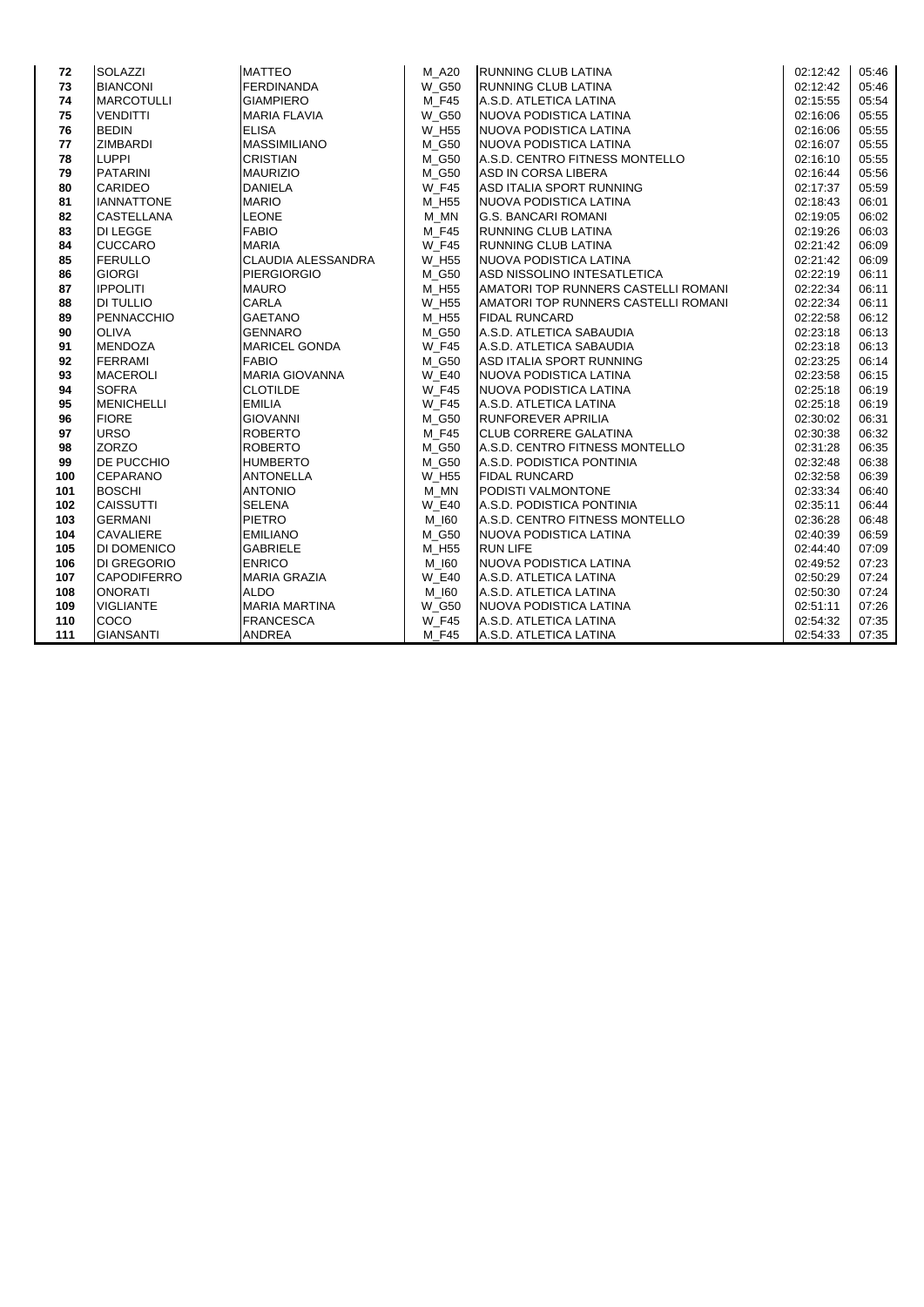| <b>CLASSIFICA GENERALE KM 12,500</b> |                                       |                                          |                  |                                                              |                      |                |  |
|--------------------------------------|---------------------------------------|------------------------------------------|------------------|--------------------------------------------------------------|----------------------|----------------|--|
| Pos.                                 | Cognome                               | Nome                                     | Cat.             | Società                                                      | Tempo                | Media          |  |
| $\mathbf{1}$                         | <b>CARRAROLI</b>                      | <b>GABRIELE</b>                          | $M_A20$          | A.S.D. CENTRO FITNESS MONTELLO                               | 00:43:32             | 03:28          |  |
| $\overline{2}$<br>3                  | <b>COPPA</b><br><b>DE MARCHIS</b>     | <b>FRANCESCO</b><br><b>TOMMASO</b>       | M_D35<br>M_A20   | ATL. CITTA' DEI PAPI ANAGNI<br><b>ATLETICA LA SBARRA</b>     | 00:44:05<br>00:45:30 | 03:31<br>03:38 |  |
| $\overline{4}$                       | <b>VALENTI</b>                        | <b>IVAN</b>                              | M_A20            | <b>ATL. CASTELLO</b>                                         | 00:45:43             | 03:39          |  |
| 5                                    | <b>ODDI</b>                           | <b>DARIO</b>                             | $M_F45$          | ATL. CITTA' DEI PAPI ANAGNI                                  | 00:45:43             | 03:39          |  |
| 6                                    | <b>MASTROIANNI</b>                    | <b>ROBERTO</b>                           | $M_D35$          | ATL. CITTA' DEI PAPI ANAGNI                                  | 00:46:09             | 03:41          |  |
| $\overline{7}$                       | <b>MARCHIORI</b>                      | <b>CLAUDIO</b>                           | $M_F45$          | NUOVA PODISTICA LATINA                                       | 00:48:04             | 03:50          |  |
| 8                                    | <b>CAMILLI</b>                        | <b>LUCA</b>                              | M_G50            | ATL. CITTA' DEI PAPI ANAGNI                                  | 00:50:40             | 04:03          |  |
| 9                                    | <b>TESTA</b>                          | <b>MAURIZIO</b>                          | $M_D35$          | RUNNING CLUB LATINA                                          | 00:50:55             | 04:04          |  |
| 10<br>11                             | <b>DANDINI</b><br><b>FABIETTI</b>     | VALERIO<br><b>STEFANO</b>                | M_D35<br>$M_F45$ | ATL. CITTA' DEI PAPI ANAGNI<br>ASD INGEGNERI LATINA          | 00:50:58<br>00:51:14 | 04:04<br>04:05 |  |
| 12                                   | <b>PASSA</b>                          | <b>DANILO</b>                            | $M_F45$          | NUOVA ATLETICA CISTERNA ASD                                  | 00:51:21             | 04:06          |  |
| 13                                   | <b>BARRALE</b>                        | <b>GIORGIO</b>                           | M_C30            | <b>ATLETICA CECCANO</b>                                      | 00:52:07             | 04:10          |  |
| 14                                   | <b>PERONTI</b>                        | <b>MARCELLO</b>                          | $M_F45$          | ASD OLIMPIA LAZIO                                            | 00:52:13             | 04:10          |  |
| 15                                   | <b>MARZARO</b>                        | ALESSANDRO                               | $M_E40$          | NUOVA ATLETICA CISTERNA ASD                                  | 00:52:36             | 04:12          |  |
| 16                                   | <b>PANNO</b>                          | <b>TONINO</b>                            | $M_l$ 160        | <b>POD. TERRACINA</b>                                        | 00:52:45             | 04:13          |  |
| 17<br>18                             | <b>COSTA</b><br>DI IORIO              | <b>NICO</b><br><b>VINCENZO</b>           | M_H55<br>$M_H55$ | ATL. CITTA' DEI PAPI ANAGNI<br><b>GRUPPO SPORTIVO VIRTUS</b> | 00:52:55<br>00:53:00 | 04:14<br>04:14 |  |
| 19                                   | <b>PORCELLI</b>                       | ALESSIO ARMANDO                          | M_C30            | A.S.D. CENTRO FITNESS MONTELLO                               | 00:53:01             | 04:14          |  |
| 20                                   | <b>BEN</b>                            | ABDESSLEM ABDESSLEM                      | $M_E40$          | A.S.D. PODISTICA PONTINIA                                    | 00:53:31             | 04:16          |  |
| 21                                   | ANSELMI                               | ALESSANDRO                               | M_G50            | <b>RUNNING CLUB LATINA</b>                                   | 00:53:33             | 04:17          |  |
| 22                                   | <b>TULLI</b>                          | <b>AMERICO</b>                           | M G50            | <b>FIDAL RUNCARD</b>                                         | 00:53:43             | 04:17          |  |
| 23                                   | <b>VELOCCIA</b>                       | <b>EMILIANO</b>                          | $M_E40$          | A.S.D. PODISTICA APRILIA                                     | 00:54:01             | 04:19          |  |
| 24<br>25                             | <b>TARASCO</b><br><b>SULAJ</b>        | <b>VINCENZO</b><br><b>LUIGI</b>          | M_A20<br>M_A20   | AERONAUTICA MILITARE<br>AERONAUTICA MILITARE                 | 00:54:03<br>00:54:03 | 04:19<br>04:19 |  |
| 26                                   | YOSRY MOHAMED ALY                     | <b>NABIL</b>                             | $M_E40$          | <b>RUNNING CLUB LATINA</b>                                   | 00:54:16             | 04:20          |  |
| 27                                   | D'AMBROSIO                            | <b>DANILO</b>                            | $M_F45$          | <b>ASD OLIMPIA LAZIO</b>                                     | 00:54:20             | 04:20          |  |
| 28                                   | <b>TRAMET</b>                         | <b>MIRKO</b>                             | $M_F45$          | RUNNING CLUB LATINA                                          | 00:54:46             | 04:22          |  |
| 29                                   | <b>CIUFO</b>                          | <b>GULIELMO</b>                          | M_H55            | NUOVA ATLETICA CISTERNA ASD                                  | 00:55:11             | 04:24          |  |
| 30                                   | <b>MOLINARI</b>                       | <b>SALVATORE</b>                         | M_H55            | A.S.D. ATLETICA SETINA                                       | 00:55:17             | 04:25          |  |
| 31<br>32                             | CARRAROLI<br><b>MOLINARI</b>          | <b>MASSIMO</b><br><b>GIUSEPPE</b>        | M_H55<br>M_A20   | A.S.D. CENTRO FITNESS MONTELLO<br>A.S.D. ATLETICA SETINA     | 00:55:19<br>00:55:23 | 04:25<br>04:25 |  |
| 33                                   | <b>CATALANI</b>                       | <b>SANDRO</b>                            | M_F45            | NUOVA PODISTICA LATINA                                       | 00:55:23             | 04:25          |  |
| 34                                   | <b>FIORI</b>                          | <b>LUIGI</b>                             | $M_D35$          | A.S.D. PODISTICA PONTINIA                                    | 00:55:24             | 04:25          |  |
| 35                                   | <b>RINALDI</b>                        | <b>WISSIA</b>                            | <b>W_E40</b>     | A.S.D. PODISTICA AVIS PRIVERNO                               | 00:55:41             | 04:27          |  |
| 36                                   | <b>COLASANTI</b>                      | <b>MARCO</b>                             | $M_E40$          | ATL. CITTA' DEI PAPI ANAGNI                                  | 00:56:27             | 04:30          |  |
| 37                                   | LATINI                                | <b>DAVIDE</b>                            | M_D35            | A.S.D. ATLETICA LATINA                                       | 00:56:29             | 04:31          |  |
| 38<br>39                             | <b>PAPA</b><br><b>FRATOCCHI</b>       | PASQUALE<br><b>FRANCO</b>                | M_H55<br>M_I60   | A.S.D. PODISTICA APRILIA<br>ATL. BORG. RIUN.SERMONETA        | 00:56:33<br>00:56:39 | 04:31<br>04:31 |  |
| 40                                   | <b>GIOVANNINI</b>                     | <b>VINCENZO</b>                          | M H55            | A.S.D. PODISTICA APRILIA                                     | 00:56:44             | 04:32          |  |
| 41                                   | <b>DESIDERIO</b>                      | <b>FABIOLA</b>                           | <b>W_G50</b>     | <b>UISP LATINA</b>                                           | 00:56:53             | 04:33          |  |
| 42                                   | <b>CIRILLO</b>                        | <b>RAFFAELE</b>                          | M G50            | A.S.D. ROCCAGORGA                                            | 00:57:48             | 04:37          |  |
| 43                                   | <b>FAGGION</b>                        | <b>ALBERTO</b>                           | $M_E40$          | <b>RUNNING CLUB LATINA</b>                                   | 00:57:53             | 04:37          |  |
| 44                                   | <b>PIRANDELLO</b>                     | <b>ATTILIO</b><br><b>CLAUDIA</b>         | M_H55            | <b>ASD ENDURANCE TRAINING</b><br>ASD ENDURANCE TRAINING      | 00:57:54             | 04:37          |  |
| 45<br>46                             | CECCARELLI<br><b>ADAMO</b>            | <b>MASSIMO</b>                           | $W_D35$<br>M_I60 | A.S.D. CENTRO FITNESS MONTELLO                               | 00:57:56<br>00:58:29 | 04:38<br>04:40 |  |
| 47                                   | <b>MAIONE</b>                         | <b>MARIACRISTINA</b>                     | $W_E40$          | LATINA RUNNERS                                               | 00:58:39             | 04:41          |  |
| 48                                   | <b>SALIPANTE</b>                      | <b>RENATO</b>                            | $M_E40$          | RUNNING CLUB LATINA                                          | 00:58:44             | 04:41          |  |
| 49                                   | <b>CELANI</b>                         | <b>EMILIO</b>                            | M_F45            | A.S.D. PODISTICA AVIS PRIVERNO                               | 00:58:46             | 04:42          |  |
| 50                                   | <b>NEGROSINI</b>                      | AMILCARE                                 | M 160            | ATL. BORG. RIUN.SERMONETA                                    | 00:59:01             | 04:43          |  |
| 51                                   | <b>VIGNOLI</b>                        | <b>ELISA</b>                             | <b>W_A20</b>     | AERONAUTICA MILITARE                                         | 00:59:02             | 04:43          |  |
| 52<br>53                             | <b>CECCANO</b><br><b>TOSELLI</b>      | ANGELO<br><b>ENZO</b>                    | M_H55<br>M_MN    | A.S.D. CENTRO FITNESS MONTELLO<br>ATL. ANZIO                 | 00:59:34<br>01:00:06 | 04:45<br>04:48 |  |
| 54                                   | RANDI                                 | <b>GIOVANNI</b>                          | M_I60            | NUOVA ATLETICA CISTERNA ASD                                  | 01:00:12             | 04:49          |  |
| 55                                   | <b>CIUFFOLETTI</b>                    | <b>ANTONIO</b>                           | M G50            | INUOVA ATLETICA CISTERNA ASD                                 | 01:00:14             | 04:49          |  |
| 56                                   | <b>MORETTO</b>                        | <b>STEFANO</b>                           | $M_G50$          | A.S.D. CENTRO FITNESS MONTELLO                               | 01:00:14             | 04:49          |  |
| 57                                   | <b>SESSA</b>                          | <b>PAOLO</b>                             | M_G50            | <b>POD. TERRACINA</b>                                        | 01:00:22             | 04:49          |  |
| 58<br>59                             | LATINI<br><b>TANTARI</b>              | <b>PATRIZIO</b><br><b>DANIELE</b>        | M_H55<br>$M_E40$ | A.S.D. PODISTICA APRILIA<br>ATL. CITTA' DEI PAPI ANAGNI      | 01:00:22<br>01:00:44 | 04:49<br>04:51 |  |
| 60                                   | <b>SACCO</b>                          | <b>GIAMPIERO</b>                         | M G50            | ASD ENDURANCE TRAINING                                       | 01:01:01             | 04:52          |  |
| 61                                   | <b>PROTANI</b>                        | <b>MARCO</b>                             | M H55            | <b>ASD ENDURANCE TRAINING</b>                                | 01:01:01             | 04:52          |  |
| 62                                   | <b>COLATO</b>                         | <b>MARIO</b>                             | M G50            | A.S.D. CENTRO FITNESS MONTELLO                               | 01:01:09             | 04:53          |  |
| 63                                   | <b>TERZOLI</b>                        | <b>ENRICO</b>                            | M_G50            | ALTO LAZIO A.S.D.                                            | 01:01:27             | 04:55          |  |
| 64                                   | <b>BIANCHI</b>                        | AMEDEO                                   | M_H55            | A.S.D. ATLETICA SABAUDIA                                     | 01:01:39             | 04:55          |  |
| 65<br>66                             | <b>RICCI</b><br><b>BRAGA</b>          | <b>MARCO</b><br><b>MARCO</b>             | M_F45<br>M F45   | A.S.D. ATLETICA SABAUDIA<br>ATL. BORG. RIUN.SERMONETA        | 01:01:55<br>01:01:59 | 04:57<br>04:57 |  |
| 67                                   | <b>COSENTINO</b>                      | <b>GIUSEPPE</b>                          | M_D35            | LIBERTAS ATLETICA 88 ACERRA                                  | 01:02:18             | 04:59          |  |
| 68                                   | <b>RASO</b>                           | <b>AGOSTINO</b>                          | M_H55            | PODISTICA SOLIDARIETA'                                       | 01:02:23             | 04:59          |  |
| 69                                   | <b>FINESTRA</b>                       | <b>PAOLO</b>                             | M_I60            | <b>OLIM PALUS LATINA</b>                                     | 01:02:48             | 05:01          |  |
| 70                                   | VALERIO                               | PASQUALE                                 | M_F45            | ASD INGEGNERI LATINA                                         | 01:02:56             | 05:02          |  |
| 71<br>72                             | <b>CARLUSTI</b><br><b>BALDACCHINO</b> | <b>MAURIZIO</b><br><b>SANDRO MICHELE</b> | M G50<br>M_I60   | <b>PODISTI VALMONTONE</b><br>A.S.D. ATLETICA LATINA          | 01:02:56<br>01:03:06 | 05:02<br>05:02 |  |
| 73                                   | <b>MONTEFERRI</b>                     | <b>MAURO</b>                             | M H55            | GIOVANNI SCAVO VELLETRI                                      | 01:03:18             | 05:03          |  |
| 74                                   | <b>MARRO</b>                          | <b>MICHELINO</b>                         | M_I60            | RUNNING CLUB LATINA                                          | 01:03:30             | 05:04          |  |
| 75                                   | <b>ROMANO</b>                         | <b>VINCENZO</b>                          | M H55            | PODISTI VALMONTONE                                           | 01:03:40             | 05:05          |  |
| 76                                   | <b>MAURIZI</b>                        | <b>SIMONETTA</b>                         | W 160            | NUOVA ATLETICA CISTERNA ASD                                  | 01:03:44             | 05:05          |  |
| 77                                   | <b>TASCIOTTI</b>                      | SILVIO                                   | M_F45            | ASD NISSOLINO INTESATLETICA                                  | 01:03:54             | 05:06          |  |
| 78                                   | <b>MARROCCO</b>                       | <b>ROBERTO</b>                           | $M_H$ 55         | NUOVA PODISTICA LATINA                                       | 01:04:16             | 05:08          |  |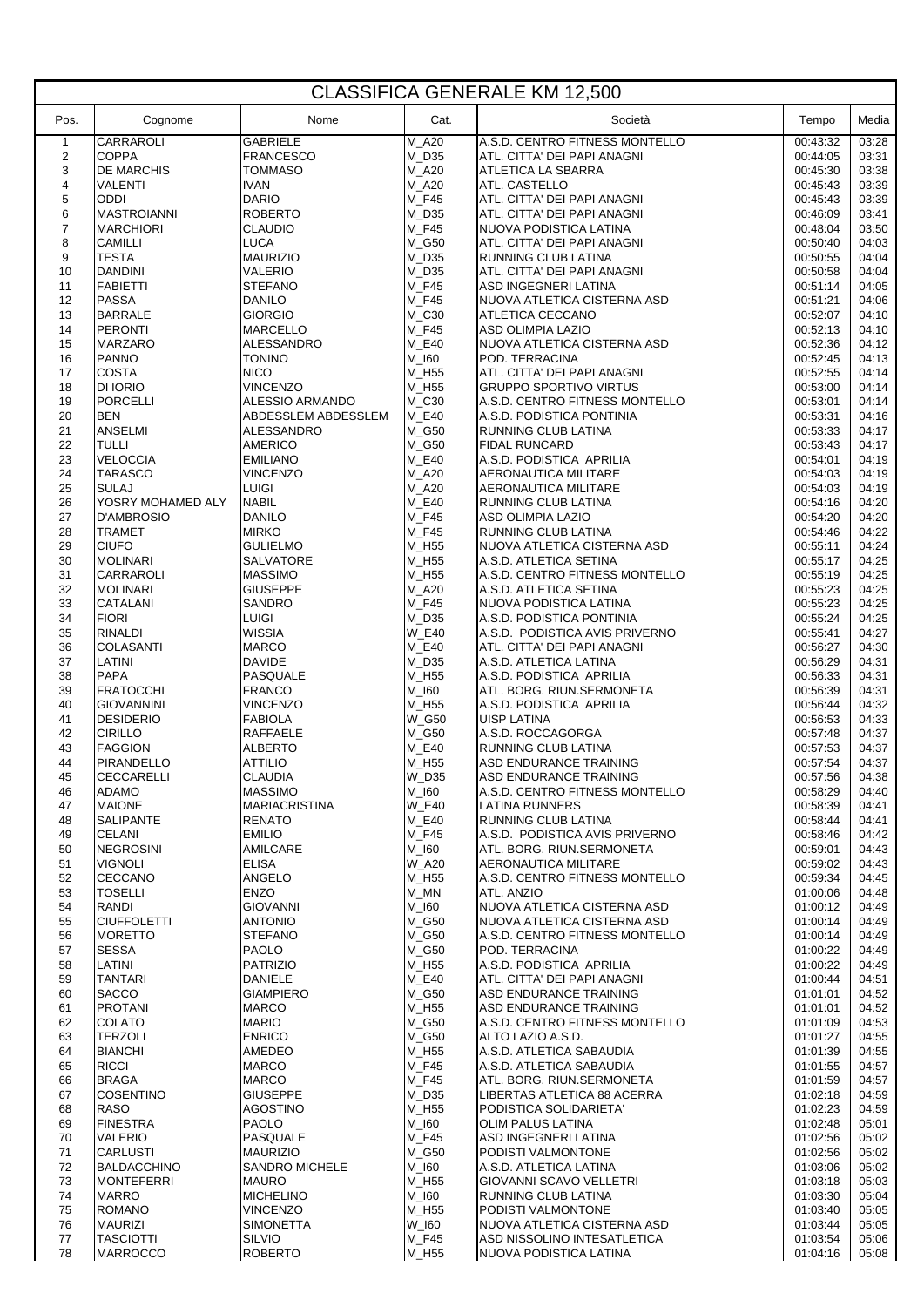| 79  | <b>ABRUSCATO</b>   | <b>GIUSEPPE</b>      | $M_l60$      | <b>ASD OLIMPIA LAZIO</b>            | 01:04:31 | 05:09 |
|-----|--------------------|----------------------|--------------|-------------------------------------|----------|-------|
|     |                    |                      |              |                                     |          |       |
| 80  | <b>CUSCINI</b>     | <b>ELISA</b>         | <b>W E40</b> | GRUPPO PODISTICO PERSOMIL A.S.D.    | 01:04:34 | 05:09 |
| 81  | <b>GURGONE</b>     | <b>STEFANIA</b>      | W_H55        | <b>UISP LATINA</b>                  | 01:04:40 | 05:10 |
| 82  | <b>D'ARPINO</b>    | <b>DEVIS</b>         | M E40        | RUNNING CLUB LATINA                 | 01:04:57 | 05:11 |
|     |                    |                      |              |                                     |          |       |
| 83  | <b>CAPPIO</b>      | <b>GIANLUCA</b>      | $M_F45$      | ASD INGEGNERI LATINA                | 01:05:03 | 05:12 |
| 84  | <b>PAPA</b>        | <b>GIUSEPPE</b>      | M 160        | A.S.D. PODISTICA APRILIA            | 01:05:23 | 05:13 |
| 85  | <b>CAMMISOLA</b>   | LORENZO              | M_A20        | ASD OLIMPIA LAZIO                   | 01:05:30 | 05:14 |
|     |                    |                      |              |                                     |          |       |
| 86  | <b>MISSIMEI</b>    | <b>PIERLUIGI</b>     | M_F45        | PODISTICA SOLIDARIETA'              | 01:05:31 | 05:14 |
| 87  | <b>NICOSANTI</b>   | <b>ROBERTA</b>       | <b>W_A20</b> | NUOVA ATLETICA CISTERNA ASD         | 01:05:49 | 05:15 |
| 88  | <b>CONIO</b>       | <b>FAUSTO</b>        | M_G50        | A.S.D. ATLETICA SETINA              | 01:06:03 | 05:17 |
|     |                    |                      |              |                                     |          |       |
| 89  | <b>CATENA</b>      | <b>GOFFREDO</b>      | M MN         | IN CORSA LIBERA                     | 01:06:14 | 05:17 |
| 90  | <b>CHECCARELLI</b> | <b>SARA</b>          | <b>W_F45</b> | A.S.D. CENTRO FITNESS MONTELLO      | 01:06:36 | 05:19 |
| 91  | <b>FRIONI</b>      | <b>LUIGI</b>         | M_H55        | ASD ENDURANCE TRAINING              | 01:06:38 | 05:19 |
|     |                    |                      |              |                                     |          |       |
| 92  | <b>MAUTI</b>       | <b>ARMANDO</b>       | $M_F45$      | A.S.D. ATLETICA SETINA              | 01:06:55 | 05:21 |
| 93  | DI MONDA           | <b>NELLO</b>         | $M_F45$      | ASD OLIMPIA LAZIO                   | 01:07:02 | 05:21 |
|     |                    |                      |              | A.S.D. CENTRO FITNESS MONTELLO      |          |       |
| 94  | <b>GABRIEL</b>     | <b>ELEONORA</b>      | W_C30        |                                     | 01:07:19 | 05:23 |
| 95  | <b>COLANTONI</b>   | <b>GUGLIELMO</b>     | M_G50        | ATL. CITTA' DEI PAPI ANAGNI         | 01:07:20 | 05:23 |
| 96  | <b>MASTRACCI</b>   | ANDREA               | M_H55        | A.S.D. PODISTICA AVIS PRIVERNO      | 01:07:24 | 05:23 |
|     |                    |                      |              |                                     |          |       |
| 97  | <b>TUDERTI</b>     | <b>MARCO</b>         | M_G50        | A.S.D. CENTRO FITNESS MONTELLO      | 01:08:18 | 05:27 |
| 98  | <b>DI BIASIO</b>   | PASQUALE ANDREA      | M_E40        | <b>UISP LATINA</b>                  | 01:08:54 | 05:30 |
| 99  | <b>ASCANI</b>      | SARA                 | <b>W_F45</b> | NUOVA PODISTICA LATINA              | 01:08:58 | 05:31 |
|     |                    |                      |              |                                     |          |       |
| 100 | <b>PESSIA</b>      | <b>GISELLA</b>       | <b>W E40</b> | <b>ASD LIRI RUNNERS</b>             | 01:09:16 | 05:32 |
| 101 | <b>AMATO</b>       | <b>DOMENICO</b>      | $M_D35$      | <b>FIDAL RUNCARD</b>                | 01:09:51 | 05:35 |
| 102 | <b>TROBIANI</b>    | <b>GRAZIANO</b>      | $M_L65$      | A.S.D. PODISTICA APRILIA            | 01:09:51 | 05:35 |
|     |                    |                      |              |                                     |          |       |
| 103 | <b>GOLFIERI</b>    | <b>ANTONIO</b>       | $M_MN$       | A.S.D. ATLETICA LATINA              | 01:10:08 | 05:36 |
| 104 | <b>RADICIOLI</b>   | <b>ROBERTO</b>       | $M_l$ 160    | A.S.D. ATLETICA LATINA              | 01:10:22 | 05:37 |
|     | PIRAZZOLI          |                      |              | A.S.D. ATLETICA LATINA              |          |       |
| 105 |                    | EMILIANO             | M D35        |                                     | 01:10:24 | 05:37 |
| 106 | <b>PASSARETTI</b>  | LOREDANA             | <b>W_F45</b> | A.S.D. CENTRO FITNESS MONTELLO      | 01:10:27 | 05:38 |
| 107 | MALAGGESE          | ROSSELLA             | <b>W_E40</b> | <b>ASD TOP TRAIL</b>                | 01:10:29 | 05:38 |
|     |                    |                      |              |                                     |          |       |
| 108 | <b>MUSSARDO</b>    | <b>BARBARA</b>       | <b>W_F45</b> | NUOVA PODISTICA LATINA              | 01:10:37 | 05:39 |
| 109 | <b>CARDARELLO</b>  | <b>LUCA</b>          | M_C30        | A.S.D. CENTRO FITNESS MONTELLO      | 01:10:47 | 05:39 |
| 110 | <b>SPADA</b>       | <b>DANIELA</b>       | W_G50        | ASD NISSOLINO INTESATLETICA         | 01:10:47 | 05:39 |
|     |                    |                      |              |                                     |          |       |
| 111 | <b>RECCANELLO</b>  | <b>CESARE</b>        | M_G50        | A.S.D. CENTRO FITNESS MONTELLO      | 01:10:53 | 05:40 |
| 112 | <b>ESPOSITO</b>    | SANDRO               | M_G50        | A.S.D. PODISTICA PONTINIA           | 01:10:54 | 05:40 |
| 113 | <b>MAZZUCCO</b>    | ALDO                 | M H55        | <b>OLIM PALUS LATINA</b>            | 01:11:35 | 05:43 |
|     |                    |                      |              |                                     |          |       |
| 114 | <b>COLUZZI</b>     | ANDREA               | $M_C30$      | RUNNING CLUB LATINA                 | 01:11:36 | 05:43 |
| 115 | <b>CARPANESE</b>   | <b>DANIELE</b>       | $M_E40$      | RUNNING CLUB LATINA                 | 01:11:41 | 05:44 |
| 116 | LOZZI              | MARINO               | $M_H$ 55     | A.S.D. PODISTICA APRILIA            | 01:11:55 | 05:45 |
|     |                    |                      |              |                                     |          |       |
| 117 | <b>FIACCHI</b>     | <b>CLAUDIO</b>       | M_MN         | PODISTI VALMONTONE                  | 01:12:05 | 05:46 |
| 118 | <b>RAZZINO</b>     | <b>GENNARO</b>       | M_E40        | RUNNING CLUB LATINA                 | 01:12:15 | 05:46 |
|     | <b>LEOMAZZI</b>    | <b>SERGIO</b>        | M_I60        | A.S.D. CENTRO FITNESS MONTELLO      | 01:12:23 | 05:47 |
| 119 |                    |                      |              |                                     |          |       |
| 120 | <b>LAMBERTI</b>    | <b>CINZIA</b>        | <b>W E40</b> | A.S.D. PODISTICA PONTINIA           | 01:12:31 | 05:48 |
| 121 | LIZZIO             | <b>MARZIA</b>        | <b>W_E40</b> | <b>FIDAL RUNCARD</b>                | 01:12:35 | 05:48 |
|     | <b>MONTICOLO</b>   | <b>MARCO</b>         | $M_F45$      | ATL. BORG. RIUN.SERMONETA           | 01:12:47 | 05:49 |
| 122 |                    |                      |              |                                     |          |       |
| 123 | <b>SEZZI</b>       | <b>GIORGIA</b>       | <b>W_F45</b> | A.S.D. ROCCAGORGA                   | 01:12:54 | 05:49 |
| 124 | <b>MATTOCCI</b>    | <b>ADELE</b>         | <b>W D35</b> | ASD NISSOLINO INTESATLETICA         | 01:14:13 | 05:56 |
|     |                    |                      |              |                                     |          |       |
| 125 | SALZONE            | <b>ROSARIO</b>       | M_H55        | NUOVA ATLETICA CISTERNA ASD         | 01:14:43 | 05:58 |
| 126 | <b>COCCI</b>       | <b>MAURIZIO</b>      | M_G50        | A.S.D. CENTRO FITNESS MONTELLO      | 01:14:45 | 05:58 |
| 127 | <b>DESTRO</b>      | GIORGIO              | M_H55        | LATINA RUNNERS                      | 01:15:05 | 06:00 |
|     |                    |                      |              |                                     |          |       |
| 128 | <b>RUSSO</b>       | <b>GIOVANNI</b>      | $M_l$ 160    | <b>UISP LATINA</b>                  | 01:15:06 | 06:00 |
| 129 | CARDARELLO         | <b>CLAUDIO MARIA</b> | M G50        | RUNNING CLUB LATINA                 | 01:15:24 | 06:01 |
|     | <b>ACCARDO</b>     | <b>GIROLAMO</b>      | M_E40        | RUNNING CLUB LATINA                 | 01:15:24 | 06:01 |
| 130 |                    |                      |              |                                     |          |       |
| 131 | <b>VELOCCIA</b>    | <b>VINCENZO</b>      | M MN         | A.S.D. PODISTICA APRILIA            | 01:15:31 | 06:02 |
| 132 | CATANZANI          | <b>GIULIO</b>        | M_MN         | ATL. ANZIO                          | 01:15:42 | 06:03 |
|     | <b>PERCOCO</b>     | <b>ADRIANO</b>       | M MN         | A.S.D. CENTRO FITNESS MONTELLO      | 01:16:07 |       |
| 133 |                    |                      |              |                                     |          | 06:05 |
| 134 | <b>TOPATIGH</b>    | <b>NATASCIA</b>      | W_F45        | A.S.D. CENTRO FITNESS MONTELLO      | 01:16:16 | 06:06 |
| 135 | <b>CALABRESI</b>   | <b>GIORGIO</b>       | M_MN         | NUOVA PODISTICA LATINA              | 01:16:32 | 06:07 |
|     |                    | <b>MARCO</b>         |              |                                     |          |       |
| 136 | <b>TOLDO</b>       |                      | M F45        | A.S.D. CENTRO FITNESS MONTELLO      | 01:16:46 | 06:08 |
| 137 | <b>ALFIERI</b>     | ONOFRIO SANTINO      | M_F45        | A.S.D. CENTRO FITNESS MONTELLO      | 01:16:46 | 06:08 |
| 138 | <b>LONGO</b>       | GAETANA              | $W_E40$      | ASD OLIMPIA LAZIO                   | 01:17:03 | 06:09 |
|     | <b>FIORIN</b>      | <b>GIORGIO</b>       | M_G50        | A.S.D. CENTRO FITNESS MONTELLO      | 01:17:06 |       |
| 139 |                    |                      |              |                                     |          | 06:10 |
| 140 | <b>CASTRI</b>      | <b>MASSIMO</b>       | M_I60        | AMATORI TOP RUNNERS CASTELLI ROMANI | 01:17:10 | 06:10 |
| 141 | <b>PUNZETTI</b>    | ARMANDO              | M MN         | A.S.D. PODISTICA PONTINIA           | 01:18:17 | 06:15 |
|     |                    |                      |              |                                     |          |       |
| 142 | <b>GRECO</b>       | <b>DOMENICO</b>      | M_H55        | NUOVA PODISTICA LATINA              | 01:19:05 | 06:19 |
| 143 | <b>PANICCIA</b>    | SAVINA               | <b>W_F45</b> | ATL. CITTA' DEI PAPI ANAGNI         | 01:19:50 | 06:23 |
| 144 | <b>MASSOTTI</b>    | <b>EZIO</b>          | $M_L65$      | A.S.D. PODISTICA APRILIA            | 01:20:00 | 06:24 |
|     |                    |                      |              |                                     |          |       |
| 145 | <b>ROSOLIN</b>     | ALBERTO STEFANO      | M_MN         | <b>LBM SPORT TEAM</b>               | 01:20:42 | 06:27 |
| 146 | <b>MICHELI</b>     | <b>MAURIZIO</b>      | M L65        | A.S.D. PODISTICA PONTINIA           | 01:22:07 | 06:34 |
| 147 | DI MASI            | <b>NADIA</b>         | <b>W_F45</b> | A.S.D. CENTRO FITNESS MONTELLO      | 01:23:13 | 06:39 |
|     |                    |                      |              |                                     |          |       |
| 148 | <b>COLOGGI</b>     | ANGELO               | M_H55        | A.S.D. PODISTICA PONTINIA           | 01:23:55 | 06:42 |
| 149 | <b>SPERDUTI</b>    | <b>WILLIAM</b>       | M_L65        | <b>TRENTINO RUNNING TEAM</b>        | 01:23:56 | 06:42 |
| 150 | <b>BERLINCIONI</b> | CARLA                | W_I60        | A.S.D. CENTRO FITNESS MONTELLO      | 01:24:28 | 06:45 |
|     |                    |                      |              |                                     |          |       |
| 151 | <b>GRADELLINI</b>  | <b>PAOLA</b>         | W_I60        | ATL. CITTA' DEI PAPI ANAGNI         | 01:25:03 | 06:48 |
| 152 | <b>D'ANDREA</b>    | DARIA                | W_I60        | NUOVA PODISTICA LATINA              | 01:25:05 | 06:48 |
| 153 | <b>TRANQUILLI</b>  | GIOVANNA             | W_I60        | NUOVA PODISTICA LATINA              | 01:26:41 | 06:56 |
|     |                    |                      |              |                                     |          |       |
| 154 | <b>PALOMBO</b>     | SIMONETTA            | W_H55        | NUOVA PODISTICA LATINA              | 01:26:41 | 06:56 |
| 155 | <b>ALICINO</b>     | LAURA                | <b>W_E40</b> | PFIZER ITALIA RUNNING TEAM          | 01:29:26 | 07:09 |
| 156 | TAMBURRINI         | <b>MARIA TULLIA</b>  | W_H55        | PFIZER ITALIA RUNNING TEAM          | 01:29:27 | 07:09 |
|     |                    |                      |              |                                     |          |       |
| 157 | <b>VASATURO</b>    | <b>BEATRICE</b>      | <b>W G50</b> | A.S.D. ATLETICA LATINA              | 01:30:44 | 07:15 |
| 158 | <b>D'ANGELO</b>    | <b>DAVIDE</b>        | M E40        | UISP LATINA                         | 01:32:12 | 07:22 |
| 159 | <b>ROSELLA</b>     | ILARIA               | <b>W_E40</b> | A.S.D. ATLETICA LATINA              | 01:32:26 | 07:23 |
|     |                    |                      |              |                                     |          |       |
| 160 | <b>CIANFRIGLIA</b> | <b>FRANCESCO</b>     | M_I60        | A.S.D. PEDAGNALONGA                 | 01:32:36 | 07:24 |
| 161 | <b>LA ROCCA</b>    | <b>RITA</b>          | W_I60        | A.S.D. PEDAGNALONGA                 | 01:35:17 | 07:37 |
|     |                    |                      |              |                                     |          |       |